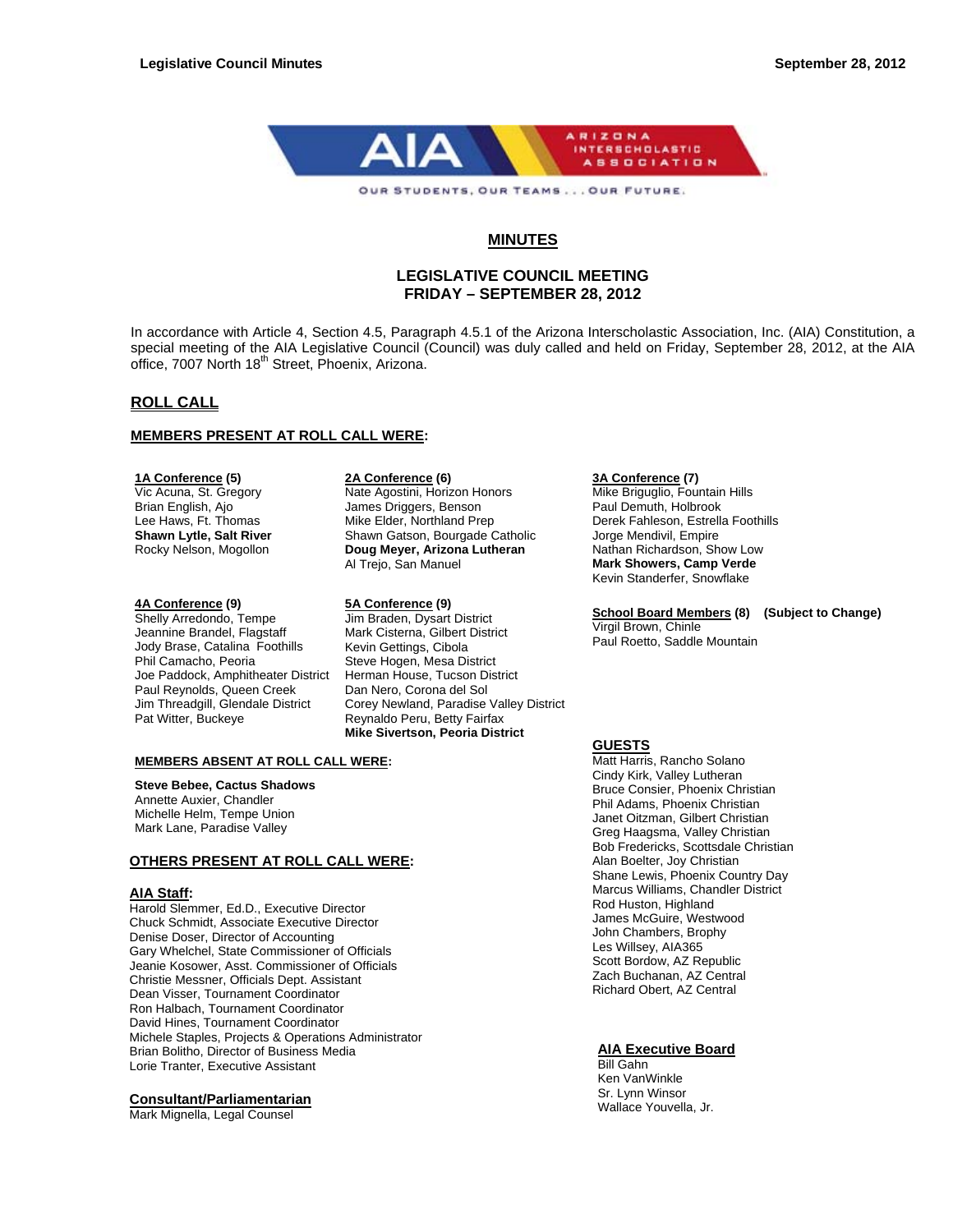# **Legislative Council Minutes September 28, 2012**

After completion of roll call, Mr. Mignella introduced all others present and outlined procedures to be observed during the meeting. He reminded the Council Members that Article 5, Section 5.2 of the AIA Constitution stipulates that a two-thirds (2/3) vote of the total Council membership (29 members) is required to amend the AIA Constitution and that a two-thirds (2/3) vote of the members present at a duly called meeting is required to amend the AIA Bylaws. Mr. Mignella continued by stating that Article 4, Section 4.5 of the AIA Constitution stipulates that a quorum must be present at a meeting for the transaction of business, a quorum being two-thirds (2/3) of the total membership. He concluded that a quorum was present since roll call reflected that 37 of the 44 Council Members were present. It was also determined, based upon the 37 members present, that a vote of 25 would be required for adoption of amendments to the AIA Bylaws. Mr. Mignella then reminded the Council that in accordance with Article 4, Section 4.5, Paragraph 4.5.5 of the AIA Constitution, proxy votes couldn't be accepted.

# **APPROVAL OF MINUTES**

On a motion duly made by Jim Threadgill and seconded by Pat Witter, the minutes for the March 2, 2012 meeting were approved by a unanimous voice vote.

# **APPROVAL OF AGENDA**

Before entertaining a motion to approve the agenda for the September 28, 2012 meeting as presented, Mr. Mignella called for any requests for additions or deletions to the agenda.

MOTION WAS MADE BY JEANNINE BRANDEL AND SECONDED BY VIRGIL BROWN TO APPROVE THE AGENDA AS PRESENTED.

# **MOTION PASSED – VOICE VOTE**

# **EXECUTIVE DIRECTOR REPORT**

Dr. Slemmer reported on the proposed bylaw. He encouraged healthy discussion and noted that it was time to move on and receive direction.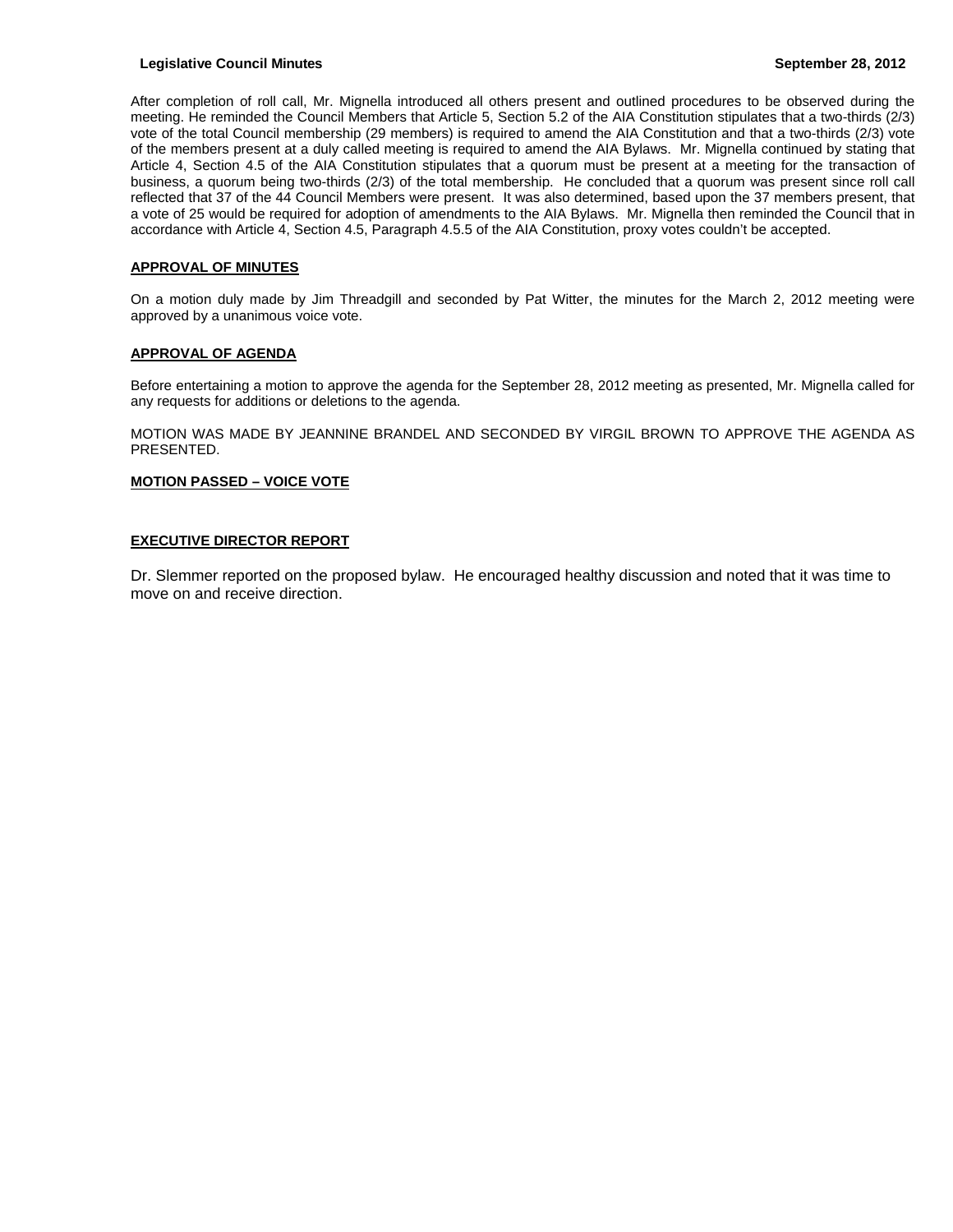MOTION WAS MADE BY JIM THREADGILL AND SECONDED BY DEREK FAHLESON TO ADOPT THE PROPOSAL AS PRESENTED.

# **1st Amendment -**

MOTION WAS MADE BY JOE PADDOCK AND SECONDED BY HERMAN HOUSE TO AMEND THE PROPOSAL AS FOLLOWS:

# **Two Votes – Separate Items 4, 5 and 6 for separate vote.**

**8.1.11 PLACEMENT PROCESS AND APPEALS** – A school may appeal to be placed in a higher or lower Division and may also appeal its Section placement. With respect to its representation on Legislative Council, a school may appeal its conference and/or region placement directly to the Executive Board once placed by the respective conference committee. The following process will place schools in Division and Sections for competition purposes.

The following process will be used to determine placement of schools for competition purposes:

- 1. Each member school will enter their enrollment as of October 1 on the AIAonline.com administrative platform.
- 2. Each school selects the varsity sports they will participate in for the next two year scheduling block.
- 3. The AIA computer scheduling software will then divide schools, per sport, into equal divisions.
- 4. The AIA computer scheduling software will then place all private schools up one division per sport, with the exception of eight man football.
- The AIA computer scheduling software will then move all other schools over 225 in enrollment up one division to keep the lowest division capped at an enrollment of 225.
- 6. The AIA computer scheduling software will then move an equal number of non-private schools down, by sport, one division to make the divisions equal with the exception of the lowest division in any sport that will not allow a school of over 225 students to be included.
- 7. Schools will then have the opportunity to appeal up or down a division on a sport by sport basis. Utilizing as general guideline, where applicable, the criteria as set forth in 8.1.11.1. Schools may appeal up or down by an entire school, by all team sports, by all individual sports or by each separate sport.
- 8. A separate committee, the Placement Appeals Committee, having representation from each Conference will consider appeals made by an entire school, by all team sports, or by all individual sports and approves or denies the appeal. The corresponding Sports Advisory Committee then views appeals by each separate sport and approves or denies the appeal.
- 9. A school may then bring forward to the Executive Board appeals of denials made by the Placement Appeals Committee and/or Sports Advisory Committee. The decision of the Executive Board is final.
- 10. Once appeals are finished school will then be placed in divisions on a sport by sport basis and finalized.
- 11. Section placements are then generated utilizing the computer scheduling software and released to the schools.
- 12. Schools can appeal section placement directly to the Executive Board. Utilizing as general guideline, where applicable, the criteria as set forth in 8.1.11.1.
- 13. The Executive Board hears the appeals and finalizes the sections.
- 14. The Divisions and Section are finalized and made public.
- 15. The Computer Scheduling Program is then initiated to generate schedules based on the program outline as determined by the Executive Board.